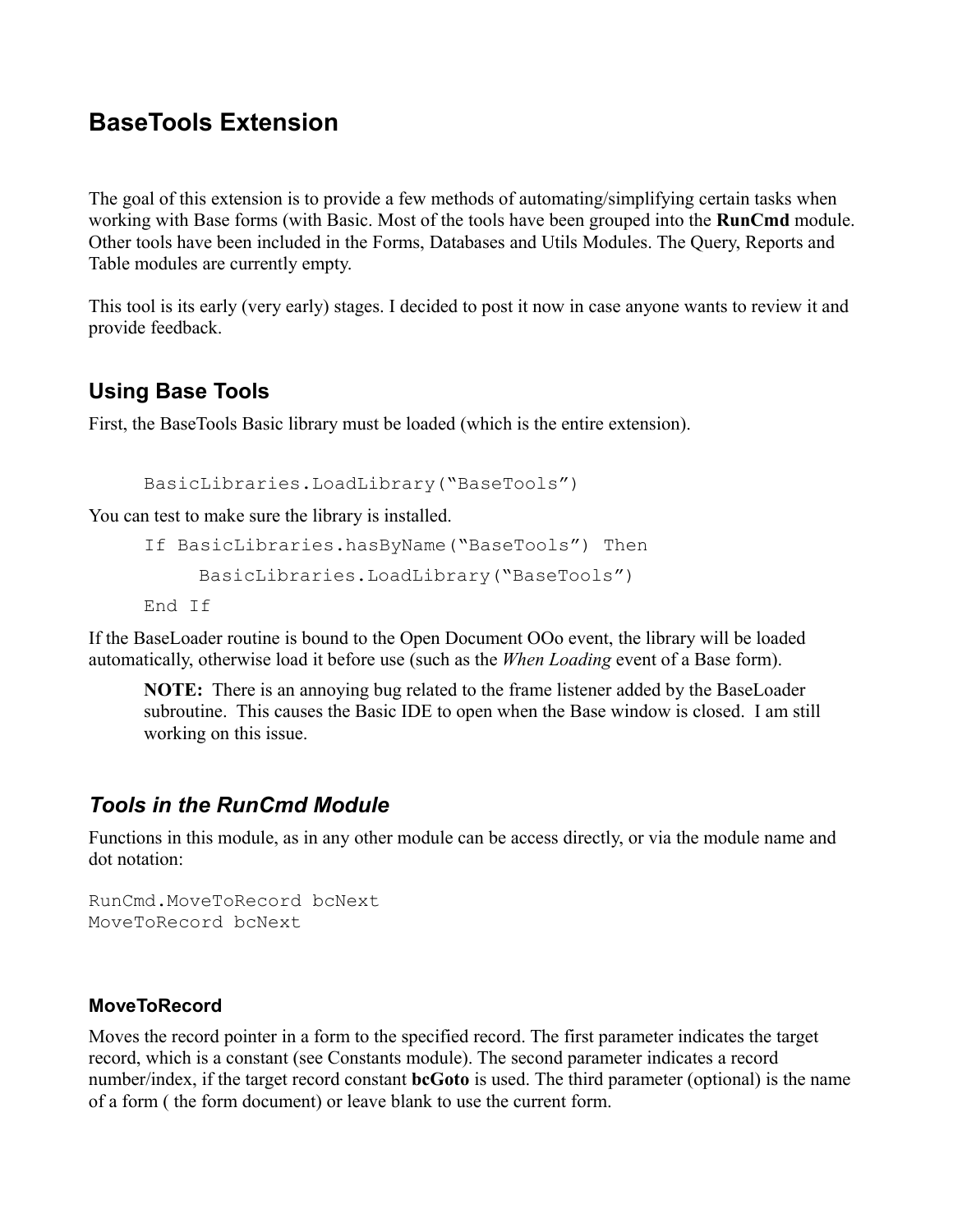RunCmd.MoveToRecord bcNext

#### **SaveForm**

Tries to save the data in the form as well as commit the database document to disk. The only parameter (optional) is a form name. Current form used if vomited

RunCmd.SaveForm

#### **ApplyFilter**

Applies the filter string passed as first parameter to the current form, or name form on second parameter.

```
RunCmd.ApplyFilter "FirstName='Charles'"
RunCmd.ApplyFilter "FirstName LIKE '*har*'"
```
### **ClearFilter**

Clears the filter

```
RunCmd.ClearFilter
```
#### **openFormDocument**

Opens a form document. The first parameter is the form document name. The second parameter is an optional event object which makes finding a connection easier. The third parameter (optional) is a filter string to apply, and the fourth is the index of the form to filter. The final parameter, also optional, indicates a specific record to move to.

```
RunCmd.openFormDocument("Employees")
```
#### **RunSQL**

Executes the SQL string passed. Returns result set for select statements

```
RunCmd.RunSQL("UPDATE Employees Set Terminated=1")
```
#### **PrintForm**

Prints the current form. [needs work]. Only does a screen print of the visible area. Need to work on proper size conversions.

RunCmd.PrintForm

#### **OpenQuery**

```
Opens the named query.
RunCmd.OpenQuery("qryEmployees")
```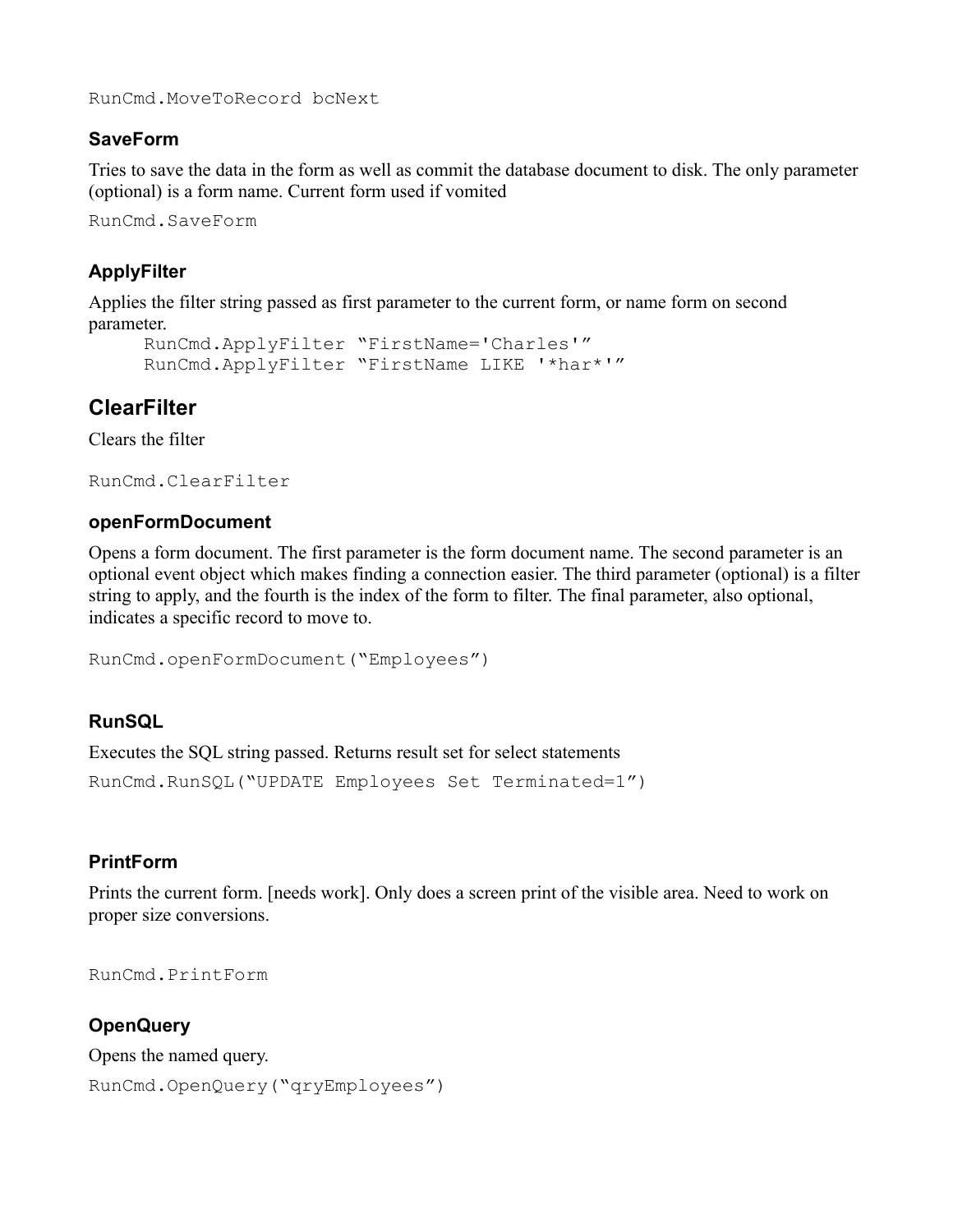### **OpenTable**

Opens the named table. RunCmd.OpenTable("Employees")

## **OpenSQL**

Similar to query, but can pass SQL select satement. RunCmd.OpenSQL("SELECT FirstName From Employees")

### **ShowToolbar | HideToolbar |**

Show/hide a toolbar. See list of available toolbar names in the constants module.

RunCmd.ShowToolbar bcFormStatusBar

RunCmd.ShowToolbar bcFormDesign

```
RunCmd.HideToolbar bcFormControls
```
#### **SetFocus**

Sets the focus to the named control RunCmd.SetFocus "txtFirstName"

#### **FindRecord**

Searches for a record with matching criteria. This is fairly crude at the moment. Hope to improve in the future. The first parameter is the search criterion string. The second indicates where in the target field to search. Constant in: bcMatchStart, bcMatchEnd, bcMatchAnyWhere,bcMatchAll—see constants module. The third parameter indicates if seach is case sensitive (boolean). The forth parameter indicates which columns to target: use constant bcAllFields, or index of column. The 5<sup>th</sup> parameter indicates record to start search: bcFirstRecord, bcCurrentRecord, bcLastRecord. The 6<sup>th</sup> column indiates what direction to search : bcForward, bcBackward. And the final parameter indicates a form. All but the first parameter are optional.

```
RunCmd.FindRecord("dd",bcMatchAnyWhere,False,2,bcCurrentRecord)
RunCmd.FindRecord("pdf",bcMatchEnd)
RunCmd.FindRecord("dd",bcMatchStart)
RunCmd.FindRecord("Z:\ddf.pdf",bcMatchAll)
RunCmd.FindRecord("\dd",bcMatchAnyWhere,True,2,bcLastRecord,_
bcBackWard,"")
```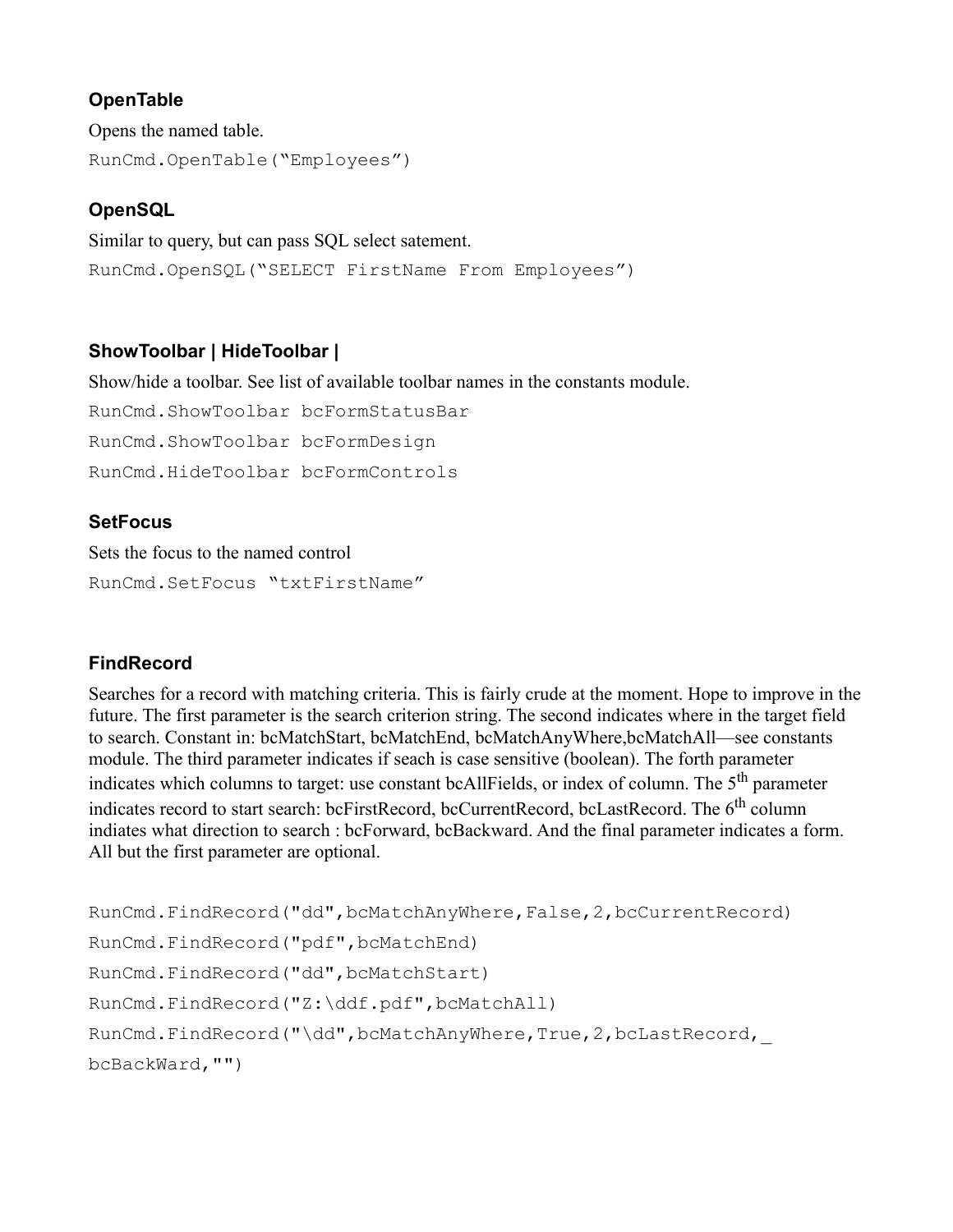#### **FindNext**

The FindRecord method saves the all parameters when run. The FindNext method uses those parameters to find the next match.

RunCmd.FindNext

#### **FindFirst and FindLast**

These two functions are similar to the FindNext function (they actually just call the FindNext function). They find the first and last occurrence. These two functions DO NOT take the starting record and direction parameters. The FindFirst function starts at the first record and moves forward; and the FindLast function starts at the last and moves backward.

## **ShowControl and HideControl**

Show and hide form controls. The first parameter is the control's name, and the second (optional) is the form name. The current form is used if parameter omited.

```
RunCmd.ShowControl("txtFirstName")
RunCmd.HideControl("txtFirstName")
```
# **The Forms Module**

The Forms module has some features that help in working with forms/form controls. For example, if forms (form documents) *Orders* and *Clients* are opened. You can use the getForm(...) method to get a data form from either of these form documents. However, this is all contingent on one of two things:

- 1. the Sub BaseLoader has been set to the Open Document Event in the OOo main settings. Tracking what forms are open/active requires registering various event listeners. Which are done by this routine.
- 2. Otherwise you can call the subroutine InitDatabaseDocument and pass the database document model as parameter. This has to be done at an early stage, such as when a main menu type form loads.

#### **Me and MeModel**

These two functions return the active data form model. If either of the two previously mentioned functions are called, the event listeners will help in determining what form is active. Otherwise it is best to pass an event to these functions.

```
form=Me(Event)
form=MeModel(Event)
form=Me
form=MeModel
```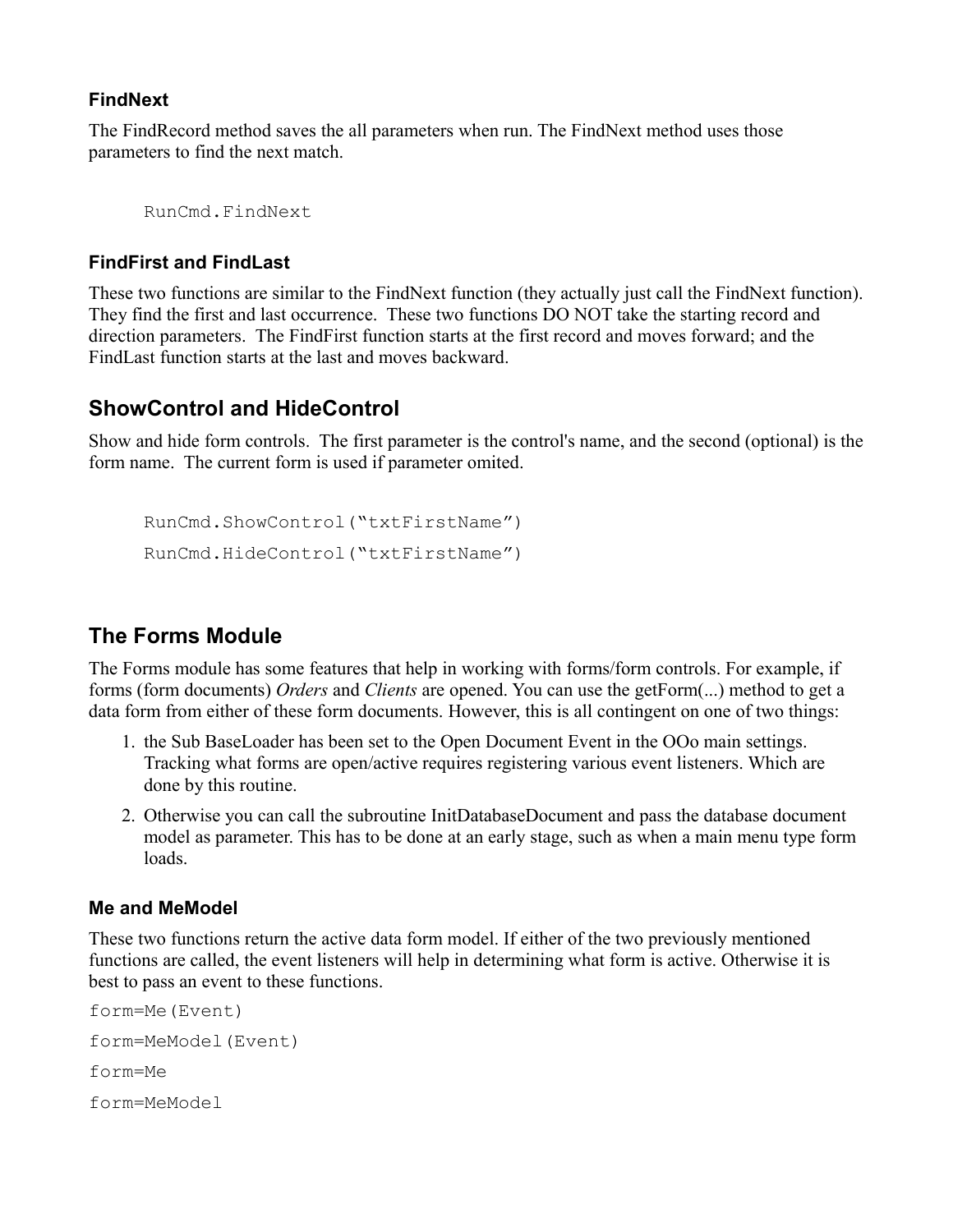form.next()

#### **MeController**

This function returns the controller for the current form model. Also dependent on event listeners as Me/MeModel

#### **InitFromEvent**

From a given event (passed as parameter) sets the active form model/controller.

#### **getFormController**

For a given form model, get the controller.

#### **IsDocumentLoaded**

Returns true/false if form document is/is not loaded. Depends on event listeners. Parameter is the for name.

#### **findDocument**

Returns the form document model if loaded. Parameter is the for name.

#### **getForm**

Returns the form model for given name. If only the name of the form document is passed the top form, if any, is returned. To specify a specific form, include full path using dot notation.

```
emps=Forms.getForm("Employees") 'for doc
emps=Form.getForm("Employees.Standard") 'form doc with top form
emps=Form.getForm("Employees.Employees") 'ditto
empsContact=Form.getform("Employees.Employees.Contact") 'sub
```
#### **getFormDocument**

Get document model for a given data form model

#### **getControl**

Gets a control (view controller) for a given control model